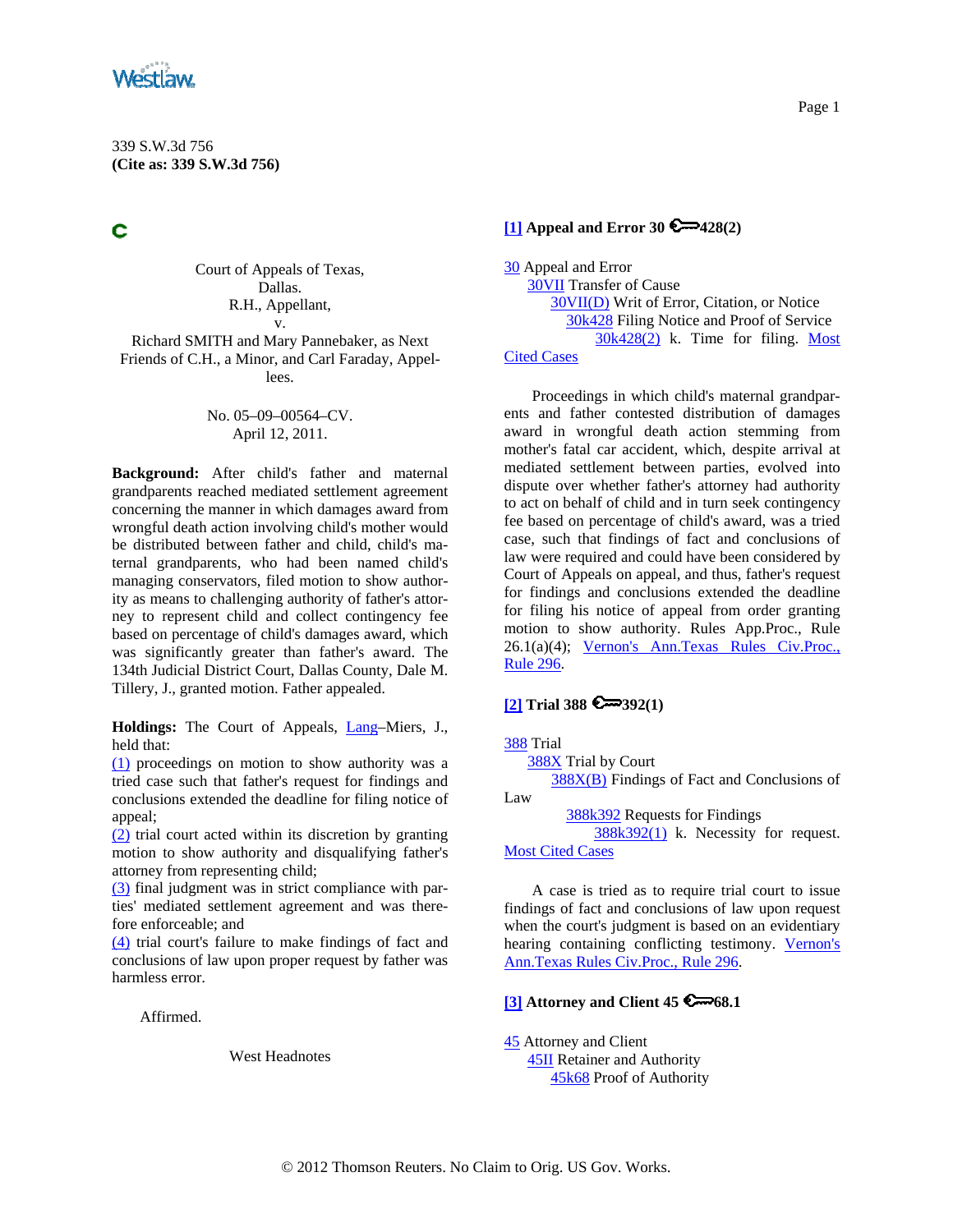[45k68.1](http://www.westlaw.com/KeyNumber/Default.wl?rs=dfa1.0&vr=2.0&CMD=KEY&DocName=45k68.1) k. In general. [Most Cited Cases](http://www.westlaw.com/Digest/Default.wl?rs=dfa1.0&vr=2.0&CMD=MCC&DocName=45k68.1)

<span id="page-1-0"></span>The primary purpose of Rule of Civil Procedure permitting party to cause opposing party's attorney to show his authority to prosecute or defend suit is to enforce a party's right to know who authorized the suit. [Vernon's Ann.Texas Rules Civ.Proc., Rule 12](http://www.westlaw.com/Find/Default.wl?rs=dfa1.0&vr=2.0&DB=1005302&DocName=TXRRCPR12&FindType=L).

## **[\[4\]](#page-6-0) Attorney and Client 45 6 72**

[45](http://www.westlaw.com/KeyNumber/Default.wl?rs=dfa1.0&vr=2.0&CMD=KEY&DocName=45) Attorney and Client [45II](http://www.westlaw.com/KeyNumber/Default.wl?rs=dfa1.0&vr=2.0&CMD=KEY&DocName=45II) Retainer and Authority [45k68](http://www.westlaw.com/KeyNumber/Default.wl?rs=dfa1.0&vr=2.0&CMD=KEY&DocName=45k68) Proof of Authority [45k72](http://www.westlaw.com/KeyNumber/Default.wl?rs=dfa1.0&vr=2.0&CMD=KEY&DocName=45k72) k. Evidence of authority. [Most Cited](http://www.westlaw.com/Digest/Default.wl?rs=dfa1.0&vr=2.0&CMD=MCC&DocName=45k72)  **[Cases](http://www.westlaw.com/Digest/Default.wl?rs=dfa1.0&vr=2.0&CMD=MCC&DocName=45k72)** 

At hearing on motion to show authority, the burden of proof is on the challenged attorney to show his authority to prosecute or defend the suit. [Vernon's](http://www.westlaw.com/Find/Default.wl?rs=dfa1.0&vr=2.0&DB=1005302&DocName=TXRRCPR12&FindType=L)  [Ann.Texas Rules Civ.Proc., Rule 12.](http://www.westlaw.com/Find/Default.wl?rs=dfa1.0&vr=2.0&DB=1005302&DocName=TXRRCPR12&FindType=L)

# **[\[5\]](#page-6-0) Appeal and Error 30 @ 949**

[30](http://www.westlaw.com/KeyNumber/Default.wl?rs=dfa1.0&vr=2.0&CMD=KEY&DocName=30) Appeal and Error

 [30XVI](http://www.westlaw.com/KeyNumber/Default.wl?rs=dfa1.0&vr=2.0&CMD=KEY&DocName=30XVI) Review [30XVI\(H\)](http://www.westlaw.com/KeyNumber/Default.wl?rs=dfa1.0&vr=2.0&CMD=KEY&DocName=30XVI%28H%29) Discretion of Lower Court [30k949](http://www.westlaw.com/KeyNumber/Default.wl?rs=dfa1.0&vr=2.0&CMD=KEY&DocName=30k949) k. Allowance of remedy and matters of procedure in general. [Most Cited Cases](http://www.westlaw.com/Digest/Default.wl?rs=dfa1.0&vr=2.0&CMD=MCC&DocName=30k949)

A trial court's ruling on a motion to show authority is reviewed for an abuse of discretion. [Vernon's](http://www.westlaw.com/Find/Default.wl?rs=dfa1.0&vr=2.0&DB=1005302&DocName=TXRRCPR12&FindType=L)  [Ann.Texas Rules Civ.Proc., Rule 12.](http://www.westlaw.com/Find/Default.wl?rs=dfa1.0&vr=2.0&DB=1005302&DocName=TXRRCPR12&FindType=L)

# $[6]$  Infants 211

[211](http://www.westlaw.com/KeyNumber/Default.wl?rs=dfa1.0&vr=2.0&CMD=KEY&DocName=211) Infants

[211VII](http://www.westlaw.com/KeyNumber/Default.wl?rs=dfa1.0&vr=2.0&CMD=KEY&DocName=211VII) Actions

[211VII\(A\)](http://www.westlaw.com/KeyNumber/Default.wl?rs=dfa1.0&vr=2.0&CMD=KEY&DocName=211VII%28A%29) Role of Representative or Counsel [211k1234](http://www.westlaw.com/KeyNumber/Default.wl?rs=dfa1.0&vr=2.0&CMD=KEY&DocName=211k1234) Guardian Ad Litem or Next Friend

 [211k1243](http://www.westlaw.com/KeyNumber/Default.wl?rs=dfa1.0&vr=2.0&CMD=KEY&DocName=211k1243) k. Resignation, removal, and successorship. [Most Cited Cases](http://www.westlaw.com/Digest/Default.wl?rs=dfa1.0&vr=2.0&CMD=MCC&DocName=211k1243) (Formerly 211k82)

# **Infants 211 6**-1249

### [211](http://www.westlaw.com/KeyNumber/Default.wl?rs=dfa1.0&vr=2.0&CMD=KEY&DocName=211) Infants

 [211VII](http://www.westlaw.com/KeyNumber/Default.wl?rs=dfa1.0&vr=2.0&CMD=KEY&DocName=211VII) Actions [211VII\(A\)](http://www.westlaw.com/KeyNumber/Default.wl?rs=dfa1.0&vr=2.0&CMD=KEY&DocName=211VII%28A%29) Role of Representative or Counsel

[211k1248](http://www.westlaw.com/KeyNumber/Default.wl?rs=dfa1.0&vr=2.0&CMD=KEY&DocName=211k1248) Appearance and Representation by Counsel

 [211k1249](http://www.westlaw.com/KeyNumber/Default.wl?rs=dfa1.0&vr=2.0&CMD=KEY&DocName=211k1249) k. In general. [Most Cited](http://www.westlaw.com/Digest/Default.wl?rs=dfa1.0&vr=2.0&CMD=MCC&DocName=211k1249)  **[Cases](http://www.westlaw.com/Digest/Default.wl?rs=dfa1.0&vr=2.0&CMD=MCC&DocName=211k1249)** (Formerly 211k82)

## **Infants 211 6 2250**

## [211](http://www.westlaw.com/KeyNumber/Default.wl?rs=dfa1.0&vr=2.0&CMD=KEY&DocName=211) Infants

[211VII](http://www.westlaw.com/KeyNumber/Default.wl?rs=dfa1.0&vr=2.0&CMD=KEY&DocName=211VII) Actions

 [211VII\(A\)](http://www.westlaw.com/KeyNumber/Default.wl?rs=dfa1.0&vr=2.0&CMD=KEY&DocName=211VII%28A%29) Role of Representative or Counsel [211k1248](http://www.westlaw.com/KeyNumber/Default.wl?rs=dfa1.0&vr=2.0&CMD=KEY&DocName=211k1248) Appearance and Representation by Counsel

 [211k1250](http://www.westlaw.com/KeyNumber/Default.wl?rs=dfa1.0&vr=2.0&CMD=KEY&DocName=211k1250) k. Persons acting on behalf of child in general; dual role. [Most Cited Cases](http://www.westlaw.com/Digest/Default.wl?rs=dfa1.0&vr=2.0&CMD=MCC&DocName=211k1250) (Formerly 211k90)

# **Infants 211 6 1272**

## [211](http://www.westlaw.com/KeyNumber/Default.wl?rs=dfa1.0&vr=2.0&CMD=KEY&DocName=211) Infants

 [211VII](http://www.westlaw.com/KeyNumber/Default.wl?rs=dfa1.0&vr=2.0&CMD=KEY&DocName=211VII) Actions [211VII\(B\)](http://www.westlaw.com/KeyNumber/Default.wl?rs=dfa1.0&vr=2.0&CMD=KEY&DocName=211VII%28B%29) Course of Proceedings [211k1272](http://www.westlaw.com/KeyNumber/Default.wl?rs=dfa1.0&vr=2.0&CMD=KEY&DocName=211k1272) k. Role, power, and authority of court; discretion. [Most Cited Cases](http://www.westlaw.com/Digest/Default.wl?rs=dfa1.0&vr=2.0&CMD=MCC&DocName=211k1272) (Formerly 211k73)

A trial court has the responsibility to protect the minor's best interest in a lawsuit filed by the minor, which includes replacing the minor's next friend and attorney if the court believes that either has an interest adverse to the minor, and in making this determination, a trial court should consider only the minor's best interest, since the interests of the next friend and attorney are irrelevant.

## *[7]* **Attorney and Client 45**  $\approx$  **72**

[45](http://www.westlaw.com/KeyNumber/Default.wl?rs=dfa1.0&vr=2.0&CMD=KEY&DocName=45) Attorney and Client [45II](http://www.westlaw.com/KeyNumber/Default.wl?rs=dfa1.0&vr=2.0&CMD=KEY&DocName=45II) Retainer and Authority [45k68](http://www.westlaw.com/KeyNumber/Default.wl?rs=dfa1.0&vr=2.0&CMD=KEY&DocName=45k68) Proof of Authority [45k72](http://www.westlaw.com/KeyNumber/Default.wl?rs=dfa1.0&vr=2.0&CMD=KEY&DocName=45k72) k. Evidence of authority. [Most Cited](http://www.westlaw.com/Digest/Default.wl?rs=dfa1.0&vr=2.0&CMD=MCC&DocName=45k72)  **[Cases](http://www.westlaw.com/Digest/Default.wl?rs=dfa1.0&vr=2.0&CMD=MCC&DocName=45k72)** 

Trial court acted within its discretion by granting motion to show authority and disqualifying father's attorney from representing child, in action in which child's maternal grandparents and father contested distribution of damages award in wrongful death action stemming from mother's fatal car accident, thus preventing father's attorney from seeking contingency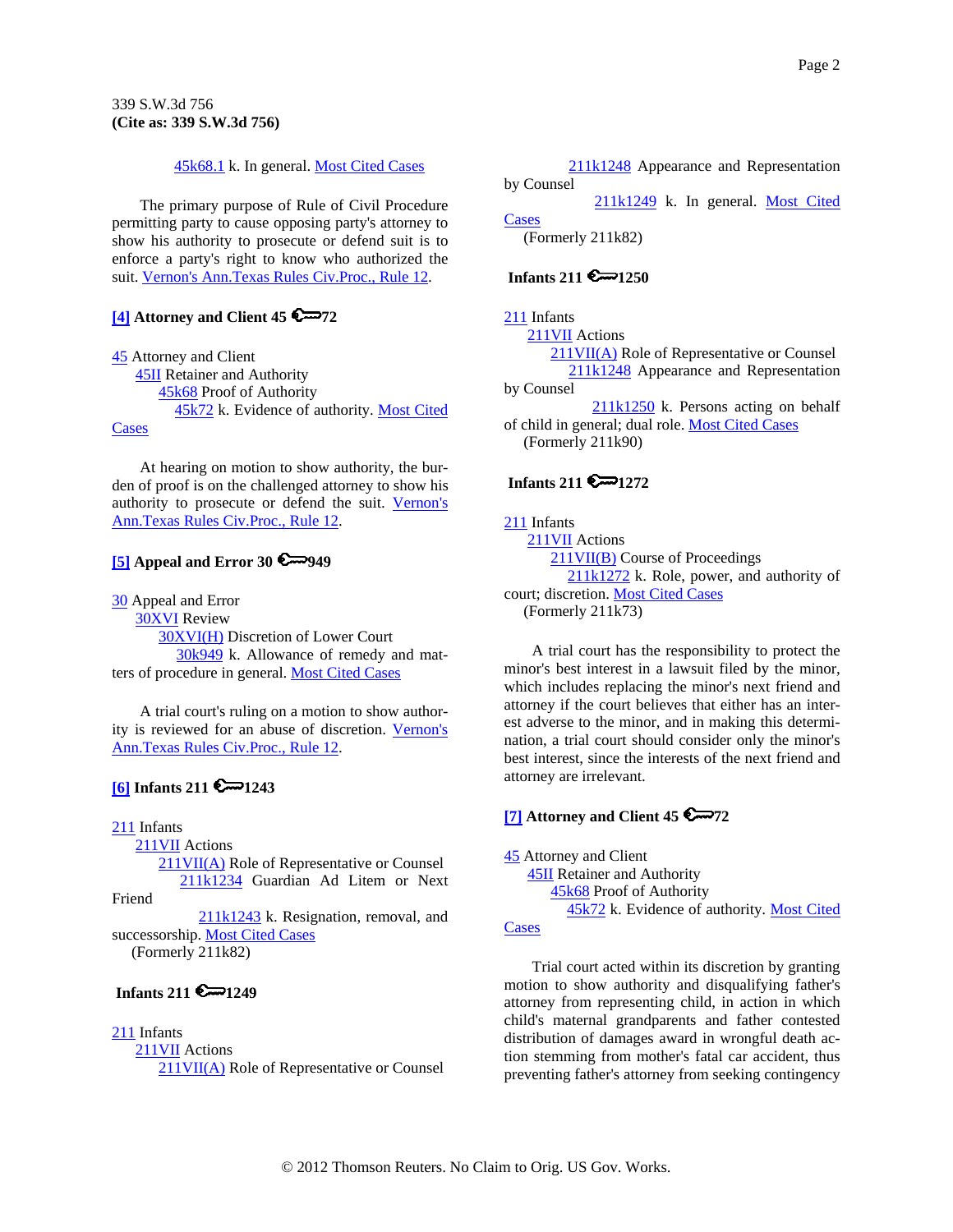<span id="page-2-0"></span>fee based on percentage of child's damages award, which was significantly greater than father's; grandparents, who had been named child's managing conservators, had exclusive right to represent child in legal matters, they hired their own attorney to represent child, and their attorney represented child. [Vernon's Ann.Texas Rules Civ.Proc., Rule 12.](http://www.westlaw.com/Find/Default.wl?rs=dfa1.0&vr=2.0&DB=1005302&DocName=TXRRCPR12&FindType=L)

### **[\[8\]](#page-8-0) Judgment 228 87**

#### [228](http://www.westlaw.com/KeyNumber/Default.wl?rs=dfa1.0&vr=2.0&CMD=KEY&DocName=228) Judgment

[228III](http://www.westlaw.com/KeyNumber/Default.wl?rs=dfa1.0&vr=2.0&CMD=KEY&DocName=228III) On Consent, Offer, or Admission

[228k87](http://www.westlaw.com/KeyNumber/Default.wl?rs=dfa1.0&vr=2.0&CMD=KEY&DocName=228k87) k. Form and requisites of judgment. [Most Cited Cases](http://www.westlaw.com/Digest/Default.wl?rs=dfa1.0&vr=2.0&CMD=MCC&DocName=228k87)

Final judgment was in strict compliance with parties' mediated settlement agreement and was therefore enforceable, in action in which child's maternal grandparents and father contested distribution of damages award in wrongful death action stemming from mother's fatal car accident; final judgment awarded each of the parties the same amount provided under settlement agreement, with the only difference being an acknowledgement of child's attorney fees, \$1,500, which were deducted from her award.

## **[\[9\]](#page-8-0) Appeal and Error 30 6 949**

[30](http://www.westlaw.com/KeyNumber/Default.wl?rs=dfa1.0&vr=2.0&CMD=KEY&DocName=30) Appeal and Error [30XVI](http://www.westlaw.com/KeyNumber/Default.wl?rs=dfa1.0&vr=2.0&CMD=KEY&DocName=30XVI) Review [30XVI\(H\)](http://www.westlaw.com/KeyNumber/Default.wl?rs=dfa1.0&vr=2.0&CMD=KEY&DocName=30XVI%28H%29) Discretion of Lower Court [30k949](http://www.westlaw.com/KeyNumber/Default.wl?rs=dfa1.0&vr=2.0&CMD=KEY&DocName=30k949) k. Allowance of remedy and matters of procedure in general. [Most Cited Cases](http://www.westlaw.com/Digest/Default.wl?rs=dfa1.0&vr=2.0&CMD=MCC&DocName=30k949)

A trial court's judgment on a mediated settlement agreement is reviewed for an abuse of discretion.

# **[\[10\]](#page-8-0) Appeal and Error 30 @**1073(1)

[30](http://www.westlaw.com/KeyNumber/Default.wl?rs=dfa1.0&vr=2.0&CMD=KEY&DocName=30) Appeal and Error [30XVI](http://www.westlaw.com/KeyNumber/Default.wl?rs=dfa1.0&vr=2.0&CMD=KEY&DocName=30XVI) Review [30XVI\(J\)](http://www.westlaw.com/KeyNumber/Default.wl?rs=dfa1.0&vr=2.0&CMD=KEY&DocName=30XVI%28J%29) Harmless Error [30XVI\(J\)23](http://www.westlaw.com/KeyNumber/Default.wl?rs=dfa1.0&vr=2.0&CMD=KEY&DocName=30XVI%28J%2923) Judgment or Order [30k1073](http://www.westlaw.com/KeyNumber/Default.wl?rs=dfa1.0&vr=2.0&CMD=KEY&DocName=30k1073) Judgment or Order [30k1073\(1\)](http://www.westlaw.com/KeyNumber/Default.wl?rs=dfa1.0&vr=2.0&CMD=KEY&DocName=30k1073%281%29) k. In general. [Most Cited](http://www.westlaw.com/Digest/Default.wl?rs=dfa1.0&vr=2.0&CMD=MCC&DocName=30k1073%281%29) 

# **[Cases](http://www.westlaw.com/Digest/Default.wl?rs=dfa1.0&vr=2.0&CMD=MCC&DocName=30k1073%281%29)**

## **Judgment 228 6787**

[228](http://www.westlaw.com/KeyNumber/Default.wl?rs=dfa1.0&vr=2.0&CMD=KEY&DocName=228) Judgment

 [228III](http://www.westlaw.com/KeyNumber/Default.wl?rs=dfa1.0&vr=2.0&CMD=KEY&DocName=228III) On Consent, Offer, or Admission [228k87](http://www.westlaw.com/KeyNumber/Default.wl?rs=dfa1.0&vr=2.0&CMD=KEY&DocName=228k87) k. Form and requisites of judgment. [Most Cited Cases](http://www.westlaw.com/Digest/Default.wl?rs=dfa1.0&vr=2.0&CMD=MCC&DocName=228k87)

A final judgment rendered pursuant to a mediated settlement agreement must be in strict or literal compliance with that agreement; however, a judgment will not be reversed unless it adds terms, significantly alters the original terms, or undermines the intent of the parties.

#### **[\[11\]](#page-9-0) Infants 211**  $\approx$  **1368**

[211](http://www.westlaw.com/KeyNumber/Default.wl?rs=dfa1.0&vr=2.0&CMD=KEY&DocName=211) Infants [211VII](http://www.westlaw.com/KeyNumber/Default.wl?rs=dfa1.0&vr=2.0&CMD=KEY&DocName=211VII) Actions [211VII\(D\)](http://www.westlaw.com/KeyNumber/Default.wl?rs=dfa1.0&vr=2.0&CMD=KEY&DocName=211VII%28D%29) Appeal and Review [211k1368](http://www.westlaw.com/KeyNumber/Default.wl?rs=dfa1.0&vr=2.0&CMD=KEY&DocName=211k1368) k. Harmless or prejudicial error. [Most Cited Cases](http://www.westlaw.com/Digest/Default.wl?rs=dfa1.0&vr=2.0&CMD=MCC&DocName=211k1368) (Formerly 211k115)

Trial court's failure to make findings of fact and conclusions of law upon proper request by father was harmless error, in dispute over whether father's attorney had authority to act on behalf of child in action in which child's maternal grandparents and father contested distribution of damages award in wrongful death action stemming from mother's fatal car accident; father did not argue that he had to guess at the reason the trial court ruled against him on the motion to show authority or claim that court's failure to make findings and conclusions affected his ability to present his argument to the Court of Appeals. Vernon's [Ann.Texas Rules Civ.Proc., Rule 12.](http://www.westlaw.com/Find/Default.wl?rs=dfa1.0&vr=2.0&DB=1005302&DocName=TXRRCPR12&FindType=L)

## **[\[12\]](#page-9-0) Appeal and Error 30**  $\epsilon$  1031(1)

[30](http://www.westlaw.com/KeyNumber/Default.wl?rs=dfa1.0&vr=2.0&CMD=KEY&DocName=30) Appeal and Error [30XVI](http://www.westlaw.com/KeyNumber/Default.wl?rs=dfa1.0&vr=2.0&CMD=KEY&DocName=30XVI) Review [30XVI\(J\)](http://www.westlaw.com/KeyNumber/Default.wl?rs=dfa1.0&vr=2.0&CMD=KEY&DocName=30XVI%28J%29) Harmless Error [30XVI\(J\)1](http://www.westlaw.com/KeyNumber/Default.wl?rs=dfa1.0&vr=2.0&CMD=KEY&DocName=30XVI%28J%291) In General [30k1031](http://www.westlaw.com/KeyNumber/Default.wl?rs=dfa1.0&vr=2.0&CMD=KEY&DocName=30k1031) Presumption as to Effect of

[30k1031\(1\)](http://www.westlaw.com/KeyNumber/Default.wl?rs=dfa1.0&vr=2.0&CMD=KEY&DocName=30k1031%281%29) k. In general. [Most Cited](http://www.westlaw.com/Digest/Default.wl?rs=dfa1.0&vr=2.0&CMD=MCC&DocName=30k1031%281%29) 

#### **[Cases](http://www.westlaw.com/Digest/Default.wl?rs=dfa1.0&vr=2.0&CMD=MCC&DocName=30k1031%281%29)**

Error

A trial court's refusal to make findings and conclusions upon proper request is presumed reversible error unless the record affirmatively shows that the requesting party suffered no harm.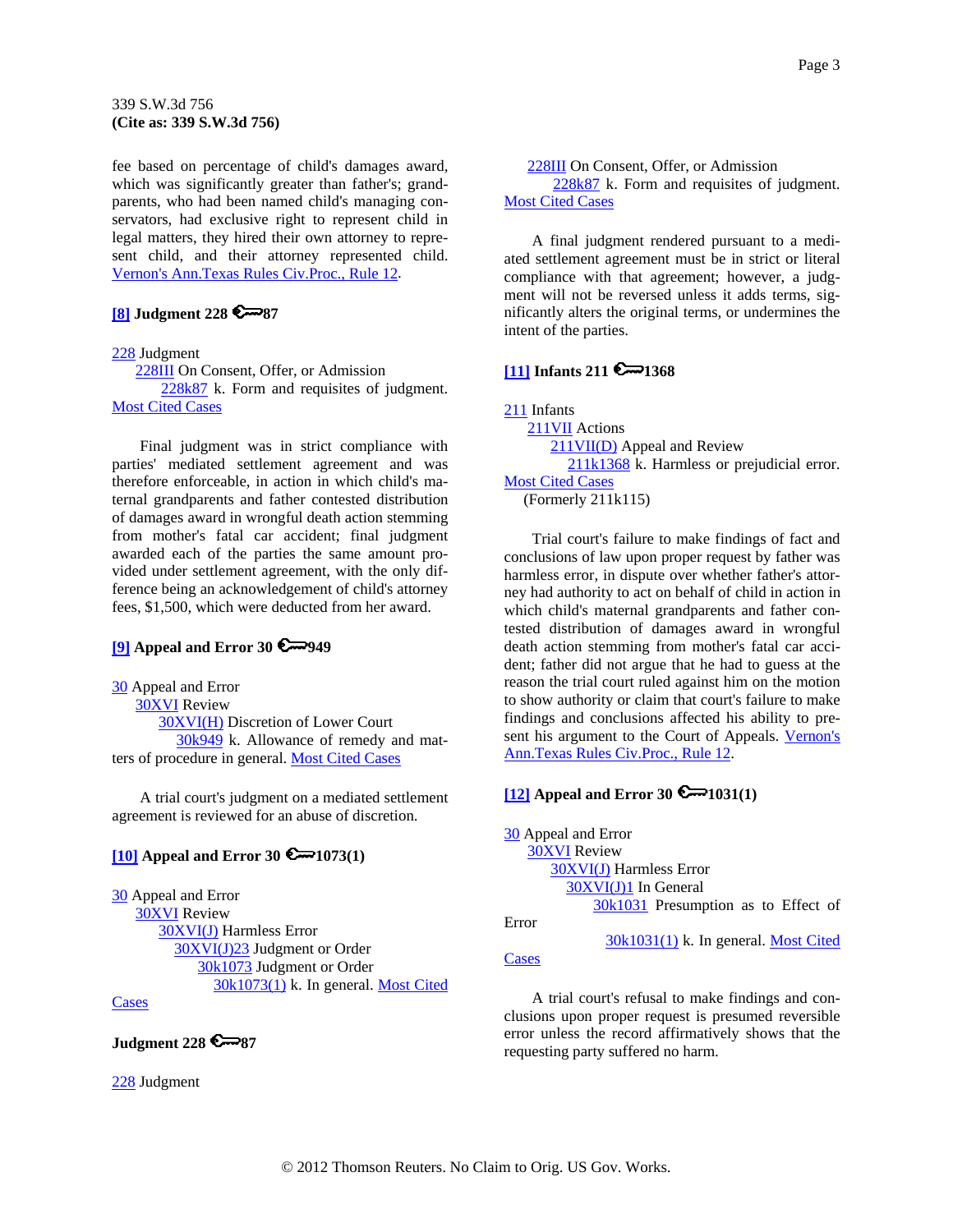## <span id="page-3-0"></span>**[\[13\]](#page-9-0) Appeal and Error 30 6**-1071.6

[30](http://www.westlaw.com/KeyNumber/Default.wl?rs=dfa1.0&vr=2.0&CMD=KEY&DocName=30) Appeal and Error

 [30XVI](http://www.westlaw.com/KeyNumber/Default.wl?rs=dfa1.0&vr=2.0&CMD=KEY&DocName=30XVI) Review [30XVI\(J\)](http://www.westlaw.com/KeyNumber/Default.wl?rs=dfa1.0&vr=2.0&CMD=KEY&DocName=30XVI%28J%29) Harmless Error [30XVI\(J\)21](http://www.westlaw.com/KeyNumber/Default.wl?rs=dfa1.0&vr=2.0&CMD=KEY&DocName=30XVI%28J%2921) Findings [30k1071](http://www.westlaw.com/KeyNumber/Default.wl?rs=dfa1.0&vr=2.0&CMD=KEY&DocName=30k1071) Findings by Court or Referee [30k1071.6](http://www.westlaw.com/KeyNumber/Default.wl?rs=dfa1.0&vr=2.0&CMD=KEY&DocName=30k1071.6) k. Failure or refusal to find on part of issues. [Most Cited Cases](http://www.westlaw.com/Digest/Default.wl?rs=dfa1.0&vr=2.0&CMD=MCC&DocName=30k1071.6)

# Trial 388  $\bigcirc$  392(1)

[388](http://www.westlaw.com/KeyNumber/Default.wl?rs=dfa1.0&vr=2.0&CMD=KEY&DocName=388) Trial

[388X](http://www.westlaw.com/KeyNumber/Default.wl?rs=dfa1.0&vr=2.0&CMD=KEY&DocName=388X) Trial by Court

 [388X\(B\)](http://www.westlaw.com/KeyNumber/Default.wl?rs=dfa1.0&vr=2.0&CMD=KEY&DocName=388X%28B%29) Findings of Fact and Conclusions of Law

[388k392](http://www.westlaw.com/KeyNumber/Default.wl?rs=dfa1.0&vr=2.0&CMD=KEY&DocName=388k392) Requests for Findings

 $388k392(1)$  k. Necessity for request. [Most Cited Cases](http://www.westlaw.com/Digest/Default.wl?rs=dfa1.0&vr=2.0&CMD=MCC&DocName=388k392%281%29)

Generally, a complainant has been harmed by the trial court's refusal to make findings and conclusions upon proper request, which in turn constitutes reversible error, if the failure to make findings and conclusions causes complainant to have to guess at the reason the trial court ruled against him or prevents him from properly presenting his case to the appellate court.

## **[\[14\]](#page-9-0) Appeal and Error 30 0 1071.6**

[30](http://www.westlaw.com/KeyNumber/Default.wl?rs=dfa1.0&vr=2.0&CMD=KEY&DocName=30) Appeal and Error [30XVI](http://www.westlaw.com/KeyNumber/Default.wl?rs=dfa1.0&vr=2.0&CMD=KEY&DocName=30XVI) Review [30XVI\(J\)](http://www.westlaw.com/KeyNumber/Default.wl?rs=dfa1.0&vr=2.0&CMD=KEY&DocName=30XVI%28J%29) Harmless Error [30XVI\(J\)21](http://www.westlaw.com/KeyNumber/Default.wl?rs=dfa1.0&vr=2.0&CMD=KEY&DocName=30XVI%28J%2921) Findings [30k1071](http://www.westlaw.com/KeyNumber/Default.wl?rs=dfa1.0&vr=2.0&CMD=KEY&DocName=30k1071) Findings by Court or Referee [30k1071.6](http://www.westlaw.com/KeyNumber/Default.wl?rs=dfa1.0&vr=2.0&CMD=KEY&DocName=30k1071.6) k. Failure or refusal to find on part of issues. [Most Cited Cases](http://www.westlaw.com/Digest/Default.wl?rs=dfa1.0&vr=2.0&CMD=MCC&DocName=30k1071.6)

When only one issue is presented to the trial court, a complainant does not usually have to guess at the reasons for the trial court's ruling, and thus, the trial court's refusal to make findings and conclusions is harmless error.

**\*758** [Kent Wade Starr](http://www.westlaw.com/Find/Default.wl?rs=dfa1.0&vr=2.0&DB=PROFILER-WLD&DocName=0342589801&FindType=h), Starr & Associates, Dallas, TX, for Appellant.

[Dennis D. Conder](http://www.westlaw.com/Find/Default.wl?rs=dfa1.0&vr=2.0&DB=PROFILER-WLD&DocName=0102898101&FindType=h), Stacy & Conder, LLP, [Richard L.](http://www.westlaw.com/Find/Default.wl?rs=dfa1.0&vr=2.0&DB=PROFILER-WLD&DocName=0287883701&FindType=h)  [Arnold](http://www.westlaw.com/Find/Default.wl?rs=dfa1.0&vr=2.0&DB=PROFILER-WLD&DocName=0287883701&FindType=h), Dallas, TX, [Scott Palmer](http://www.westlaw.com/Find/Default.wl?rs=dfa1.0&vr=2.0&DB=PROFILER-WLD&DocName=0299776401&FindType=h), Addison, TX, for Appellees.

Before Justices [FITZGERALD,](http://www.westlaw.com/Find/Default.wl?rs=dfa1.0&vr=2.0&DB=PROFILER-WLD&DocName=0275677701&FindType=h) [LANG](http://www.westlaw.com/Find/Default.wl?rs=dfa1.0&vr=2.0&DB=PROFILER-WLD&DocName=0185360101&FindType=h)–MIERS, and [FILLMORE.](http://www.westlaw.com/Find/Default.wl?rs=dfa1.0&vr=2.0&DB=PROFILER-WLD&DocName=0127769301&FindType=h)

#### **\*759 OPINION**

Opinion By Justice [LANG–](http://www.westlaw.com/Find/Default.wl?rs=dfa1.0&vr=2.0&DB=PROFILER-WLD&DocName=0185360101&FindType=h)MIERS.

This is an appeal from a final judgment rendered pursuant to a mediated settlement agreement. Appellees contend that we do not have jurisdiction because the notice of appeal was not filed timely. We conclude that we do have jurisdiction and affirm the trial court's judgment.

### **BACKGROUND**

R.H. (Father) testified that S.S. (Mother) was his "common law wife" and that they had two children together—F.H., a boy, and C.H., a girl. Mother and the children were involved in an automobile accident that claimed the lives of Mother and F.H. C.H., five years old at the time, was injured. Father hired attorney Kent Starr to represent him individually and as next friend of C.H. in a wrongful death claim against the other driver, Carl Faraday. Faraday's insurance company agreed to tender his policy's limits of \$50,000. After the payment of medical bills, approximately \$38,500 of the insurance proceeds remained to be divided among the complainants. The parties filed a friendly suit in October 2007, which also named grandparents Richard Smith and Mary Pannebaker (Mother's parents) as plaintiffs with their own claims for Mother's wrongful death. Grandparents were represented by attorney Scott Palmer. The court appointed a guardian ad litem to protect the interests of the minor child. The parties attended mediation in February 2008, but the mediation was adjourned because of an outstanding issue about the medical liens.

Meanwhile, Grandparents were concerned that Father did not have C.H.'s best interests at heart in settling the lawsuit, so in May 2008 they sought and obtained an order from a family court appointing them joint managing conservators and Father possessory conservator of  $C.H.\frac{FN1}{FN}$  $C.H.\frac{FN1}{FN}$  $C.H.\frac{FN1}{FN}$  The order gave Grandparents "the exclusive right to represent the child in legal action and to make other decisions of substantial legal significance concerning the child [.]" As attorney Palmer was already representing Grandparents on their individual claims against Faraday, Grandparents also asked him to represent them as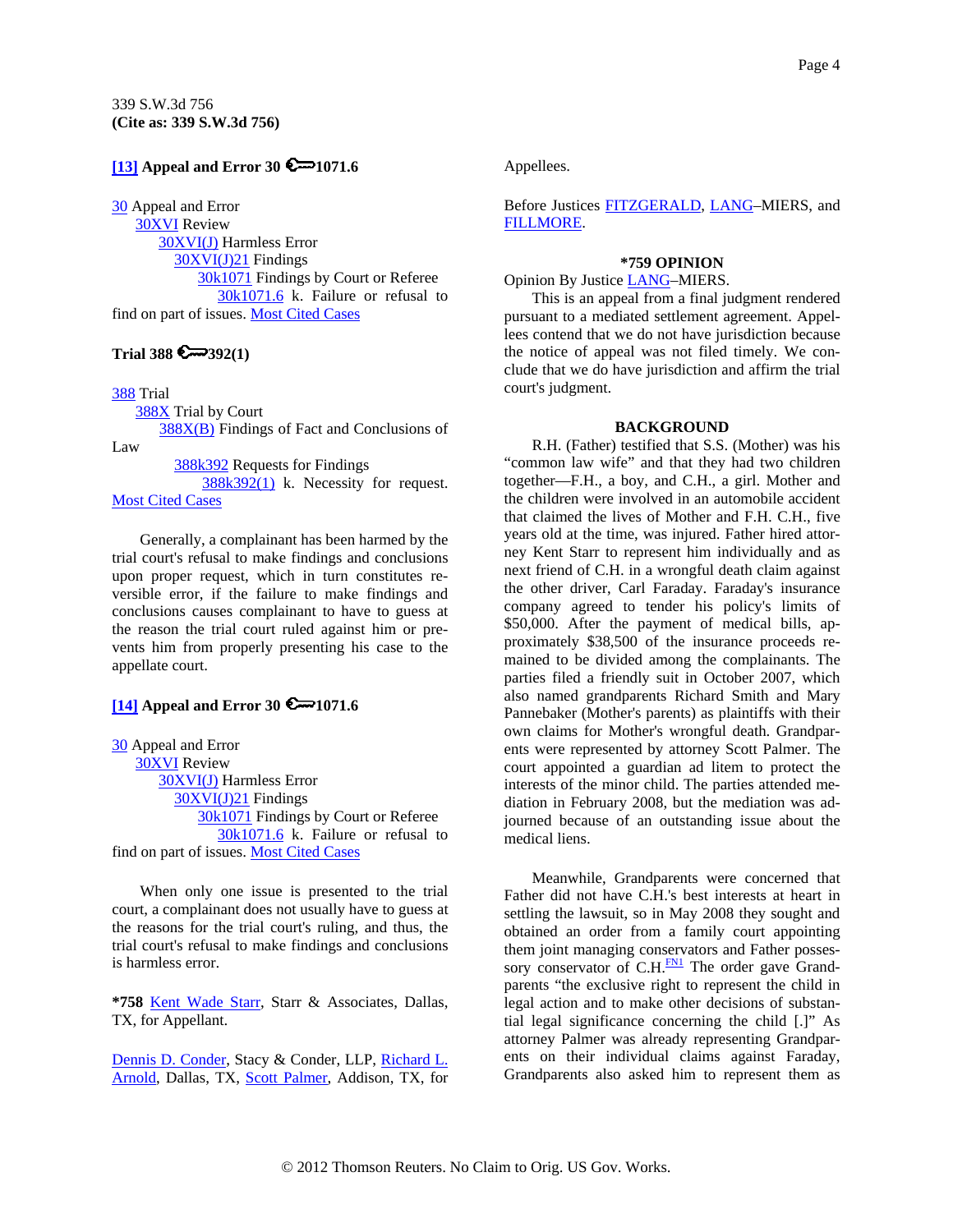next friends of C.H. and he agreed.

<span id="page-4-0"></span>339 S.W.3d 756

[FN1.](#page-3-0) The record suggests that the order was obtained by default when Father did not appear in court. Father's attorney argued that Father was never served and Father testified he had filed a bill of review in the proceeding. The record appears undisputed, however, that the family court order was still in place at the time of the hearing that is the subject of this appeal.

In August 2008, attorney Palmer sent a letter to attorney Starr advising Starr that Grandparents had been "awarded legal custody" of the child and had hired him to represent them as next friends of the child in the lawsuit. He told Starr that Grandparents agreed to forgo any damages for their individual claims so that C.H. could recover more of the available insurance proceeds:

As you know, my clients have been awarded legal custody of [C.H.].... With this new development, it is our position that my office represents [C.H.] for her individual claim and the claim for the wrongful death of her mother.

It has been my clients' intent that the full remainder of the settlement funds after liens, expenses, and attorneys fees should be invested for [C.H.]'s benefit. Please advise me in writing, if your client is agreeable to having the remaining funds dedicated to the benefit of his daughter. If your client objects to this proposal, please communicate to me what amount of money he believes he should be awarded. In order to maximize the recovery for the minor child, I **\*760** am agreeing to reduce my attorney's fees to \$3,500.

Kindly provide me a response to these issues in the next seven (7) days so we can try to wrap this case up....

About two weeks later, attorney Starr sent a letter to the attorneys of record, including Palmer, proposing that the \$50,000 insurance proceeds be divided, after payment of medical liens, \$29,515.87 to Father for loss of consortium and \$5,000 to C.H. Apparently the parties were unable to agree on how the insurance proceeds would be distributed, because they scheduled the case for mediation in October 2008. The mediation resulted in an agreement awarding Father \$9,500 and C.H. \$28,515.87. Attorney's fees were not separately stated.

After the parties signed the settlement agreement, but before a hearing to prove up the agreement occurred, Father's attorney (Starr) informed the parties that he intended to seek a contingency fee out of C.H.'s share of the settlement—approximately \$9,500 of C.H.'s recovery. $\frac{FN2}{FN2}$  $\frac{FN2}{FN2}$  $\frac{FN2}{FN2}$  At the prove-up hearing, Grandparents' attorney (Palmer) advised the court that the parties disagreed over who represented C.H. and the amount of attorney's fees to be awarded from her recovery. Attorney Starr argued that he represented the child throughout the entire proceedings, including at the mediation, and that Palmer had never made an appearance as, or filed a pleading stating that he was, attorney of record for C.H. Starr argued that he was the attorney who had negotiated a reduction in the medical liens on C.H.'s behalf. Attorney Palmer argued that he had represented C.H. since August 2008, including at the mediation, and his failure to file a pleading to that effect was an oversight because it was a friendly suit. He also argued that C.H.'s interests were adverse to Father's and, as a result, Father could not serve as her next friend.

> [FN2.](#page-4-0) Palmer argued that Starr sent all parties a letter stating his intention to seek a contingency fee from C.H.'s settlement. Although this letter was not introduced as evidence, its contents appear undisputed.

The trial court adjourned the hearing to a later date to give the parties an opportunity to "straighten[ ] out" the pleadings. Before the next hearing, attorney Palmer filed an amended petition on behalf of Grandparents as next friends of C.H. and a combined motion to show authority and motion to disqualify Father's attorney. The motion to show authority alleged that the family court order, which was rendered before the mediation that resulted in the settlement agreement, gave Grandparents the exclusive right to represent C.H. in legal matters and that attorney Starr did not have authority to represent C.H. In the motion to disqualify, Grandparents alleged that Father's attorney could not represent Father both individually and as next friend of C.H. because of a conflict of interest.

At the hearing on the motion, the parties pre-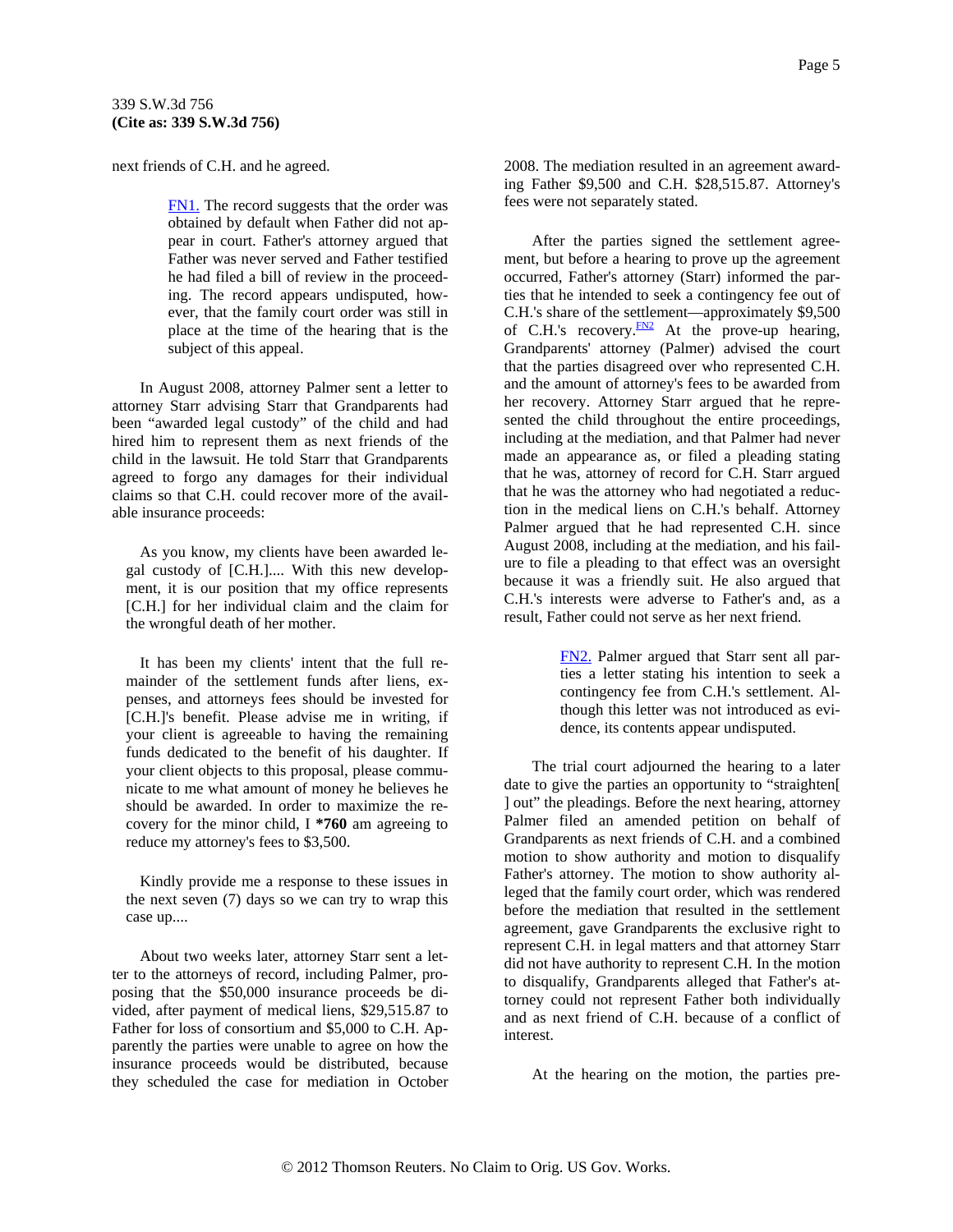<span id="page-5-0"></span>sented testimony and documentary evidence. The trial court orally ruled that Palmer represented C.H. and granted the motion to show authority. The trial court signed a final judgment granting the motion; awarding Father and his attorney \$9,500; awarding C.H. \$27,015.87; and awarding Palmer \$1,500 in attorney's fees. The final judgment distributed C.H.'s settlement proceeds as follows:

• \$3,000 semiannual payments guaranteed for four years to begin January 2021 and end July 2024;

• \$250 per month guaranteed for four years to begin January 2021 and end December 2, 2024;

• \$7,500 guaranteed lump sum payable December 2027; and

**\*761** • \$28,481 guaranteed lump sum payable December 2032.

The judgment stated that the guaranteed distributions were to be funded by the purchase of an annuity policy with a present value cost not to exceed \$27,015.87, the amount of C.H.'s settlement.

Father requested findings of fact and conclusions of law and filed a notice of past due findings and conclusions, but the trial court declined to make findings and conclusions. Father raises three issues on appeal: (1) the trial court improperly "rewrote" the settlement agreement inconsistent with the parties' agreement by awarding Palmer \$1,500 as attorney's fees out of C.H.'s recovery; (2) the court abused its discretion by granting the motion to show authority; and (3) the trial court erred by refusing to make findings of fact and conclusions of law.

#### **JURISDICTION**

[\[1\]](#page-0-0) Before we turn to Father's issues, we must address appellees' argument that we do not have jurisdiction of this appeal because Father's notice of appeal was not filed timely. The final judgment was signed on March 31, 2009.  $\frac{FN3}{FN3}$  A notice of appeal must be filed within 30 days of the date the judgment was signed unless something happened to extend that deadline. *See* TEX.R.APP. P. 26.1. Father filed the notice of appeal 49 days after the judgment, on May 19, 2009. He contends that his request for findings of fact and conclusions of law extended the appellate timetable. *See* TEX.R.APP. P. 26.1; [TEX.R. CIV. P.](http://www.westlaw.com/Find/Default.wl?rs=dfa1.0&vr=2.0&DB=1005302&DocName=TXRRCPR296&FindType=L)  [296](http://www.westlaw.com/Find/Default.wl?rs=dfa1.0&vr=2.0&DB=1005302&DocName=TXRRCPR296&FindType=L). Appellees contend that Father's request for findings and conclusions did not extend the deadline for filing the notice of appeal because the trial court was not required to make findings and conclusions in this case. *See* TEX.R.APP. P. 26.1; [TEX.R. CIV. P. 296.](http://www.westlaw.com/Find/Default.wl?rs=dfa1.0&vr=2.0&DB=1005302&DocName=TXRRCPR296&FindType=L)

> [FN3.](#page-5-0) Although the final judgment is dated March 31, 2008, it is undisputed that it was actually signed in 2009.

Rule  $26.1(a)(4)$  states that the appellate timetable is extended when a request is made for findings of fact and conclusions of law required under [rule 296](http://www.westlaw.com/Find/Default.wl?rs=dfa1.0&vr=2.0&DB=1005302&DocName=TXRRCPR296&FindType=L)  [of the Texas Rules of Civil Procedure](http://www.westlaw.com/Find/Default.wl?rs=dfa1.0&vr=2.0&DB=1005302&DocName=TXRRCPR296&FindType=L) or, if not required to be filed, "could properly be considered by the appellate court[.]" TEX.R.APP. P. 26.1(a)(4). [Rule 296](http://www.westlaw.com/Find/Default.wl?rs=dfa1.0&vr=2.0&DB=1005302&DocName=TXRRCPR296&FindType=L) states that a trial court must make findings of fact and conclusions of law upon proper request "[i]n any case tried in the district or county court without a jury...." [TEX.R. CIV. P. 296.](http://www.westlaw.com/Find/Default.wl?rs=dfa1.0&vr=2.0&DB=1005302&DocName=TXRRCPR296&FindType=L) Father timely filed a request for findings and conclusions under [rule 296](http://www.westlaw.com/Find/Default.wl?rs=dfa1.0&vr=2.0&DB=1005302&DocName=TXRRCPR296&FindType=L) and a notice of past due findings and conclusions under rule 297. *See* [TEX.R. CIV. P. 296,](http://www.westlaw.com/Find/Default.wl?rs=dfa1.0&vr=2.0&DB=1005302&DocName=TXRRCPR296&FindType=L) [297.](http://www.westlaw.com/Find/Default.wl?rs=dfa1.0&vr=2.0&DB=1005302&DocName=TXRRCPR297&FindType=L) Faraday argues, however, that findings and conclusions were not required under [rule 296](http://www.westlaw.com/Find/Default.wl?rs=dfa1.0&vr=2.0&DB=1005302&DocName=TXRRCPR296&FindType=L) because the case was not "tried."

[\[2\]](#page-0-0) A case is "tried" when the court's judgment is based on an evidentiary hearing containing conflicting testimony. *See [Linwood v. NCNB Tex.,](http://www.westlaw.com/Find/Default.wl?rs=dfa1.0&vr=2.0&DB=713&FindType=Y&ReferencePositionType=S&SerialNum=1994036677&ReferencePosition=395)* [876](http://www.westlaw.com/Find/Default.wl?rs=dfa1.0&vr=2.0&DB=713&FindType=Y&ReferencePositionType=S&SerialNum=1994036677&ReferencePosition=395)  [S.W.2d 393, 395 \(Tex.App.-Dallas\)](http://www.westlaw.com/Find/Default.wl?rs=dfa1.0&vr=2.0&DB=713&FindType=Y&ReferencePositionType=S&SerialNum=1994036677&ReferencePosition=395), *rev'd on other grounds* [885 S.W.2d 102 \(Tex.1994\)](http://www.westlaw.com/Find/Default.wl?rs=dfa1.0&vr=2.0&DB=713&FindType=Y&SerialNum=1994206059) (per curiam). Although this case involved a mediated settlement agreement, the trial court conducted an evidentiary hearing on the motion to show authority, and the hearing contained conflicting evidence about which attorney represented the child. Consequently, we conclude that the trial court was required to make findings and conclusions upon Father's proper request. *See [Cherne Indus., Inc. v. Magallanes,](http://www.westlaw.com/Find/Default.wl?rs=dfa1.0&vr=2.0&DB=713&FindType=Y&ReferencePositionType=S&SerialNum=1989015334&ReferencePosition=769)* [763](http://www.westlaw.com/Find/Default.wl?rs=dfa1.0&vr=2.0&DB=713&FindType=Y&ReferencePositionType=S&SerialNum=1989015334&ReferencePosition=769)  [S.W.2d 768, 769–70 \(Tex.1989\)](http://www.westlaw.com/Find/Default.wl?rs=dfa1.0&vr=2.0&DB=713&FindType=Y&ReferencePositionType=S&SerialNum=1989015334&ReferencePosition=769) (concluding that findings and conclusions were required under [rule](http://www.westlaw.com/Find/Default.wl?rs=dfa1.0&vr=2.0&DB=1005302&DocName=TXRRCPR296&FindType=L)  [296](http://www.westlaw.com/Find/Default.wl?rs=dfa1.0&vr=2.0&DB=1005302&DocName=TXRRCPR296&FindType=L) in case in which final judgment rendered upon settlement**\*762** agreement and only disputed issue was award of ad litem fees).

Additionally, the Texas supreme court has said that findings and conclusions can properly be considered by the reviewing court when a judgment is, among other things, "based in any part on an eviden-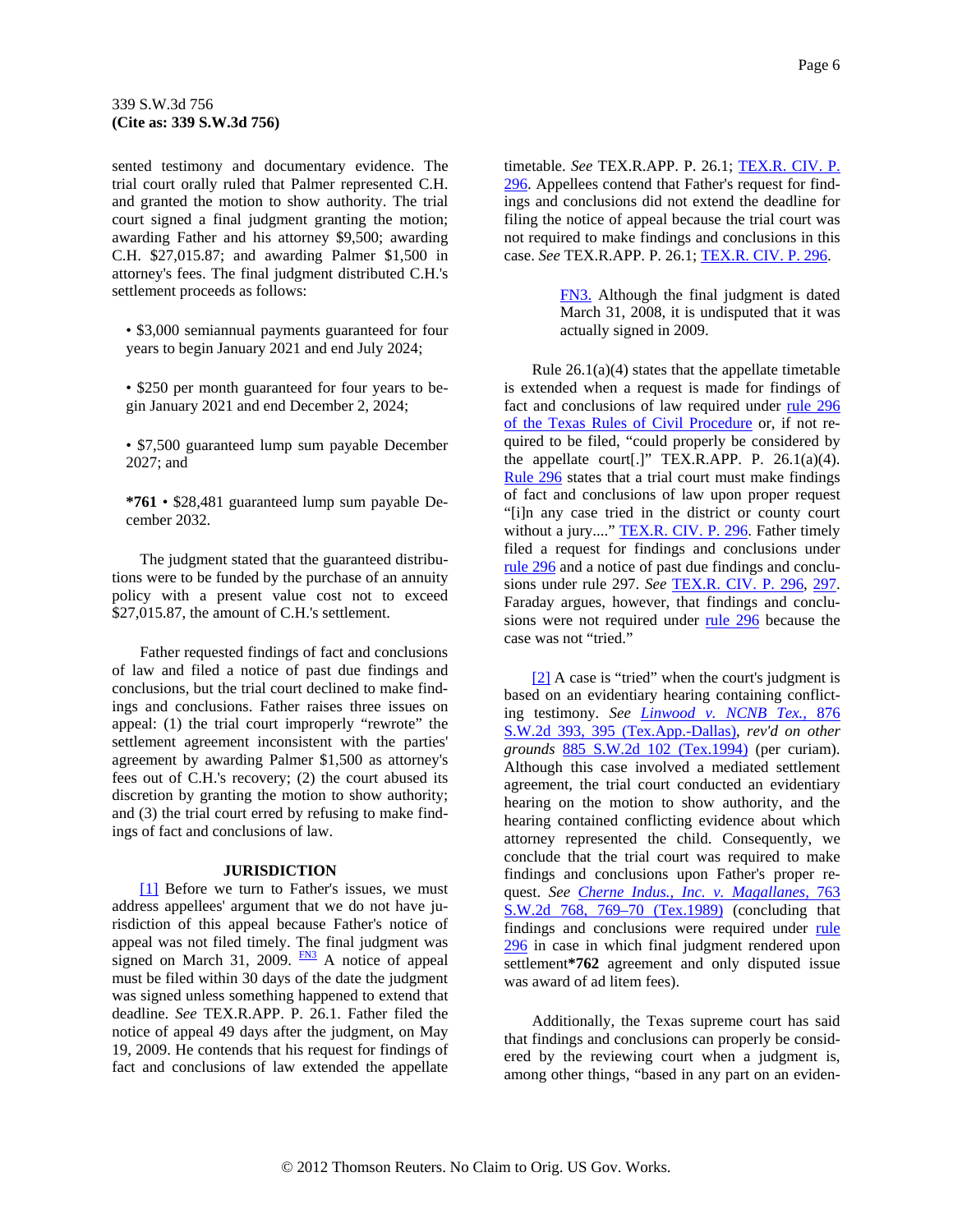<span id="page-6-0"></span>tiary hearing." *See [IKB Indus. \(Nigeria\) Ltd. v. Pro–](http://www.westlaw.com/Find/Default.wl?rs=dfa1.0&vr=2.0&DB=713&FindType=Y&ReferencePositionType=S&SerialNum=1997043324&ReferencePosition=443) [Line Corp.,](http://www.westlaw.com/Find/Default.wl?rs=dfa1.0&vr=2.0&DB=713&FindType=Y&ReferencePositionType=S&SerialNum=1997043324&ReferencePosition=443)* [938 S.W.2d 440, 443 \(Tex.1997\).](http://www.westlaw.com/Find/Default.wl?rs=dfa1.0&vr=2.0&DB=713&FindType=Y&ReferencePositionType=S&SerialNum=1997043324&ReferencePosition=443) After the hearing on the motion to show authority during which the trial court received testimony and documentary evidence, the court rendered a final judgment based on the mediated settlemen[t](#page-6-0) agreement and evidence presented at the hearings. $\frac{FN4}{FN}$  $\frac{FN4}{FN}$  $\frac{FN4}{FN}$ 

> [FN4.](#page-6-0) The final judgment stated it was rendered "[a]fter hearing the evidence...."

Consequently, we conclude that findings of fact and conclusions of law were required and could be considered by us on appeal and that Father's request for findings and conclusions extended the deadline for filing the notice of appeal. *See [Magallanes,](http://www.westlaw.com/Find/Default.wl?rs=dfa1.0&vr=2.0&DB=713&FindType=Y&ReferencePositionType=S&SerialNum=1989015334&ReferencePosition=769)* [763](http://www.westlaw.com/Find/Default.wl?rs=dfa1.0&vr=2.0&DB=713&FindType=Y&ReferencePositionType=S&SerialNum=1989015334&ReferencePosition=769)  [S.W.2d at 769–70;](http://www.westlaw.com/Find/Default.wl?rs=dfa1.0&vr=2.0&DB=713&FindType=Y&ReferencePositionType=S&SerialNum=1989015334&ReferencePosition=769) *[IKB Indus.,](http://www.westlaw.com/Find/Default.wl?rs=dfa1.0&vr=2.0&DB=713&FindType=Y&ReferencePositionType=S&SerialNum=1997043324&ReferencePosition=443)* [938 S.W.2d at 443.](http://www.westlaw.com/Find/Default.wl?rs=dfa1.0&vr=2.0&DB=713&FindType=Y&ReferencePositionType=S&SerialNum=1997043324&ReferencePosition=443) Pursuant to rule  $26.1(a)(4)$ , the notice of appeal was due 90 days after the judgment was signed, or June 29, 2009. *See* TEX.R.APP. P. 26.1(a)(4). The notice of appeal was filed on May 19, 2009, making it timely. As a result, we conclude that we have jurisdiction to consider this appeal.

### **ANALYSIS**

We address Father's second issue first. In that issue, Father argues that the trial court abused its discretion by granting Grandparents' [rule 12](http://www.westlaw.com/Find/Default.wl?rs=dfa1.0&vr=2.0&DB=1005302&DocName=TXRRCPR12&FindType=L) motion to show authority.

[\[3\]](#page-0-0)[\[4\]](#page-1-0) [Rule 12](http://www.westlaw.com/Find/Default.wl?rs=dfa1.0&vr=2.0&DB=1005302&DocName=TXRRCPR12&FindType=L) provides that a party may file a sworn motion stating that the party believes the suit or proceeding is being prosecuted or defended without authority and cause the challenged attorney to appear before the court to show his authority to act on behalf of the other party. [TEX.R. CIV. P. 12](http://www.westlaw.com/Find/Default.wl?rs=dfa1.0&vr=2.0&DB=1005302&DocName=TXRRCPR12&FindType=L); *[Boudreau v. Fed. Trust Bank,](http://www.westlaw.com/Find/Default.wl?rs=dfa1.0&vr=2.0&DB=4644&FindType=Y&ReferencePositionType=S&SerialNum=2003583390&ReferencePosition=741)* [115 S.W.3d 740, 741](http://www.westlaw.com/Find/Default.wl?rs=dfa1.0&vr=2.0&DB=4644&FindType=Y&ReferencePositionType=S&SerialNum=2003583390&ReferencePosition=741)  [\(Tex.App.-Dallas 2003, pet. denied\)](http://www.westlaw.com/Find/Default.wl?rs=dfa1.0&vr=2.0&DB=4644&FindType=Y&ReferencePositionType=S&SerialNum=2003583390&ReferencePosition=741). At the hearing on the motion, the burden of proof is on the challenged attorney to show his authority to prosecute or defend the suit. [TEX.R. CIV. P. 12;](http://www.westlaw.com/Find/Default.wl?rs=dfa1.0&vr=2.0&DB=1005302&DocName=TXRRCPR12&FindType=L) *[Boudreau,](http://www.westlaw.com/Find/Default.wl?rs=dfa1.0&vr=2.0&DB=4644&FindType=Y&ReferencePositionType=S&SerialNum=2003583390&ReferencePosition=741)* [115](http://www.westlaw.com/Find/Default.wl?rs=dfa1.0&vr=2.0&DB=4644&FindType=Y&ReferencePositionType=S&SerialNum=2003583390&ReferencePosition=741)  [S.W.3d at 741.](http://www.westlaw.com/Find/Default.wl?rs=dfa1.0&vr=2.0&DB=4644&FindType=Y&ReferencePositionType=S&SerialNum=2003583390&ReferencePosition=741) The primary purpose of <u>rule 12</u> is to enforce a party's right to know who authorized the suit. *See [Angelina Cnty. v. McFarland,](http://www.westlaw.com/Find/Default.wl?rs=dfa1.0&vr=2.0&DB=713&FindType=Y&ReferencePositionType=S&SerialNum=1964126534&ReferencePosition=422)* [374 S.W.2d](http://www.westlaw.com/Find/Default.wl?rs=dfa1.0&vr=2.0&DB=713&FindType=Y&ReferencePositionType=S&SerialNum=1964126534&ReferencePosition=422)  [417, 422–23 \(Tex.1964\)](http://www.westlaw.com/Find/Default.wl?rs=dfa1.0&vr=2.0&DB=713&FindType=Y&ReferencePositionType=S&SerialNum=1964126534&ReferencePosition=422); *[Boudreau,](http://www.westlaw.com/Find/Default.wl?rs=dfa1.0&vr=2.0&DB=4644&FindType=Y&ReferencePositionType=S&SerialNum=2003583390&ReferencePosition=742)* [115 S.W.3d at](http://www.westlaw.com/Find/Default.wl?rs=dfa1.0&vr=2.0&DB=4644&FindType=Y&ReferencePositionType=S&SerialNum=2003583390&ReferencePosition=742)  [742](http://www.westlaw.com/Find/Default.wl?rs=dfa1.0&vr=2.0&DB=4644&FindType=Y&ReferencePositionType=S&SerialNum=2003583390&ReferencePosition=742).

[\[5\]\[6\]](#page-1-0) We review a trial court's ruling on a motion to show authority for an abuse of discretion. *See [Urbish v. 127th Judicial Dist. Court,](http://www.westlaw.com/Find/Default.wl?rs=dfa1.0&vr=2.0&DB=713&FindType=Y&ReferencePositionType=S&SerialNum=1986107732&ReferencePosition=432)* [708 S.W.2d](http://www.westlaw.com/Find/Default.wl?rs=dfa1.0&vr=2.0&DB=713&FindType=Y&ReferencePositionType=S&SerialNum=1986107732&ReferencePosition=432)  [429, 432 \(Tex.1986\).](http://www.westlaw.com/Find/Default.wl?rs=dfa1.0&vr=2.0&DB=713&FindType=Y&ReferencePositionType=S&SerialNum=1986107732&ReferencePosition=432) A trial court has the responsibility to protect the minor's best interest in a lawsuit filed by the minor, which includes replacing the minor's next friend and attorney if the court believes that either has an interest adverse to the minor. *[Id.](http://www.westlaw.com/Find/Default.wl?rs=dfa1.0&vr=2.0&FindType=Y&SerialNum=1986107732)* [at](http://www.westlaw.com/Find/Default.wl?rs=dfa1.0&vr=2.0&FindType=Y&SerialNum=1986107732)  [431–32.](http://www.westlaw.com/Find/Default.wl?rs=dfa1.0&vr=2.0&FindType=Y&SerialNum=1986107732) In making this determination, a trial court "should consider only the minor's best interest; the interests of the next friend and attorney are irrelevant." *[Id.](http://www.westlaw.com/Find/Default.wl?rs=dfa1.0&vr=2.0&FindType=Y&SerialNum=1986107732)* [at 432.](http://www.westlaw.com/Find/Default.wl?rs=dfa1.0&vr=2.0&FindType=Y&SerialNum=1986107732)

 $[7]$  In this case, Grandparents filed a [rule 12](http://www.westlaw.com/Find/Default.wl?rs=dfa1.0&vr=2.0&DB=1005302&DocName=TXRRCPR12&FindType=L) motion requiring attorney Starr "to appear before the Court and show his authority to act on behalf of [R.H.], Individually and as Next Friend of [C.H.], a minor." The motion was filed in November 2008, after the parties had reached a mediated settlement agreement in October 2008. Grandparents alleged that they obtained a family court order in June 2008 appointing them joint managing conservators of C.H. and giving them the exclusive right to represent C.H. in legal matters. Documents attached to the motion show that Grandparents retained attorney Palmer to represent C.H. The [rule 12](http://www.westlaw.com/Find/Default.wl?rs=dfa1.0&vr=2.0&DB=1005302&DocName=TXRRCPR12&FindType=L) motion **\*763** was combined with a motion to disqualify attorney Starr from representing C.H. because of a conflict of interest.

The court heard evidence on the [rule 12](http://www.westlaw.com/Find/Default.wl?rs=dfa1.0&vr=2.0&DB=1005302&DocName=TXRRCPR12&FindType=L) motion first. Starr, as the challenged attorney, had the burden to prove that he had sufficient authority to represent Father as next friend of C.H. [TEX.R. CIV. P. 12](http://www.westlaw.com/Find/Default.wl?rs=dfa1.0&vr=2.0&DB=1005302&DocName=TXRRCPR12&FindType=L). Starr presented Father as his sole witness. He also introduced documentary evidence to show, and Father's testimony supported, that Father hired Starr to represent C.H. in the lawsuit and that Father is C.H.'s biological father and surviving parent with authority to represent the child. Father testified that to the best of his knowledge, Starr represented both him and C.H. at the mediation. Although Father appeared to suggest that the mediation was between him and C.H. on the one hand and Grandparents on the other, he admitted on cross-examination that he had been told that the Grandparents did not want any money for their individual claims and, instead, wanted the money they could have recovered to go to C.H. He said that after he learned about the Grandparents' decision not to seek a recovery, "that's when we settled, I assume." And he testified that his understanding of the mediation was "how to divvy up the money between [him] and [his] daughter" and "Palmer's lawyer's fees." His understanding of the agreement "at the end" was that he "was supposed to get [\$]9500, my daughter was supposed to get [\$]29,000,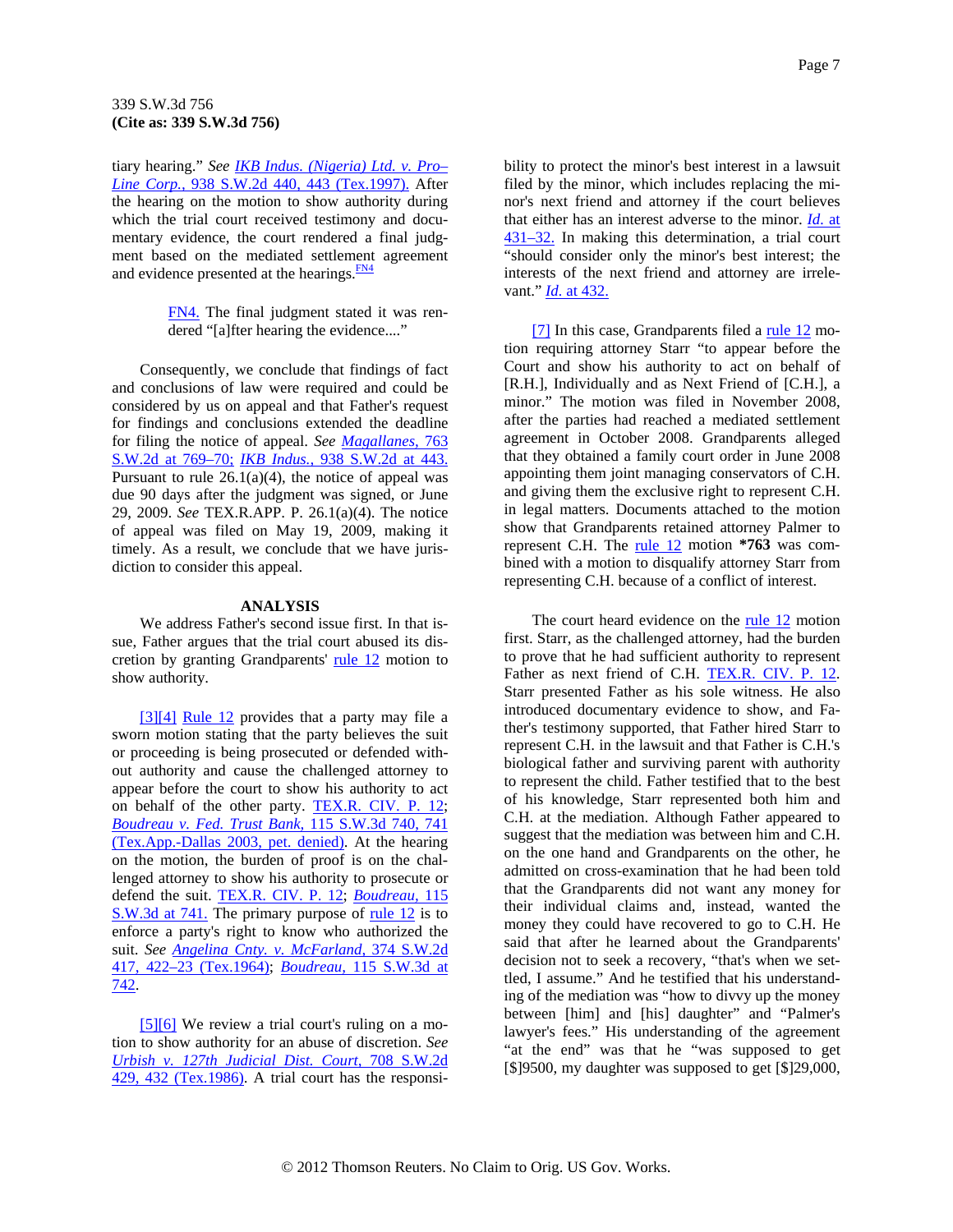and you [Palmer] were supposed to get \$1500."

At the conclusion of the evidence, attorney Starr argued that Father, as C.H.'s parent, had the right to represent her in legal matters. He argued that the [rule](http://www.westlaw.com/Find/Default.wl?rs=dfa1.0&vr=2.0&DB=1005302&DocName=TXRRCPR12&FindType=L)  [12](http://www.westlaw.com/Find/Default.wl?rs=dfa1.0&vr=2.0&DB=1005302&DocName=TXRRCPR12&FindType=L) motion was moot because it was filed at the prove-up hearing in November, after the case had settled in October. He contended that the [rule 12](http://www.westlaw.com/Find/Default.wl?rs=dfa1.0&vr=2.0&DB=1005302&DocName=TXRRCPR12&FindType=L) motion should have been filed in August when Palmer knew that Grandparents intended to try to replace Father as next friend. And he argued that Grandparents had not shown that Starr had not diligently represented C.H. or "obtained reductions" in the amounts of the medical liens.

Attorney Palmer argued that Starr had not carried his burden to prove he had authority to represent C.H. Grandparents did not challenge Starr's authority to institute the lawsuit on behalf of C.H. in the first place, but they argued Starr lost his authority to represent C.H. in August 2008 when attorney Palmer sent Starr a letter stating that Grandparents were "awarded legal custody" of C.H. and that Palmer's "office represents [C.H.] for her individual claim and the claim for the wrongful death of her mother." They argued that the motion to show authority "was not ripe" in August 2008 because it appeared that no one had a problem with Grandparents being C.H.'s next friends. They argued that the issue over who had authority to represent C.H. arose only after attorney Starr asserted a right to a contingency fee from C.H.'s settlement proceeds, which happened after the mediation in October 2008. And they argued that attorney Starr and Father knew the mediation was between Father and C.H., not Father and Grandparents.

The trial court made a finding on the record at the hearing that attorney Palmer represented C.H. and granted the motion to show authority. The court later reduced that ruling to writing.

On appeal, Father argues that the  $rule 12$  motion was moot. He cites the language in [rule 12](http://www.westlaw.com/Find/Default.wl?rs=dfa1.0&vr=2.0&DB=1005302&DocName=TXRRCPR12&FindType=L) stating "the motion may be heard and determined at any time before the parties have announced ready for trial" and contends that the motion was untimely because it was filed after the case had settled. He also argues that no new counsel appeared in the case to represent **\*764** C.H., and cites *[Mobile Homes of America, Inc. v.](http://www.westlaw.com/Find/Default.wl?rs=dfa1.0&vr=2.0&DB=713&FindType=Y&SerialNum=1975135111)  [Easy Living, Inc.,](http://www.westlaw.com/Find/Default.wl?rs=dfa1.0&vr=2.0&DB=713&FindType=Y&SerialNum=1975135111)* [527 S.W.2d 847 \(Tex.Civ.App.-](http://www.westlaw.com/Find/Default.wl?rs=dfa1.0&vr=2.0&DB=713&FindType=Y&SerialNum=1975135111) [Fort Worth 1975, no writ\)](http://www.westlaw.com/Find/Default.wl?rs=dfa1.0&vr=2.0&DB=713&FindType=Y&SerialNum=1975135111) for the proposition that a

[rule 12](http://www.westlaw.com/Find/Default.wl?rs=dfa1.0&vr=2.0&DB=1005302&DocName=TXRRCPR12&FindType=L) challenge should be made as soon as practicable after new or different counsel attempts to appear in a case. We do not read *[Mobile Homes](http://www.westlaw.com/Find/Default.wl?rs=dfa1.0&vr=2.0&FindType=Y&SerialNum=1975135111)* to stand for that proposition. In that case, the court concluded that the defendants actually presented a plea in abatement, not a  $rule 12$  motion, because the question was whether the plaintiff, Mobile Homes, had the capacity and authority to sue, not whether the attorneys had authority to represent Mobile Homes. *[Id.](http://www.westlaw.com/Find/Default.wl?rs=dfa1.0&vr=2.0&FindType=Y&SerialNum=1975135111)* [at](http://www.westlaw.com/Find/Default.wl?rs=dfa1.0&vr=2.0&FindType=Y&SerialNum=1975135111)  [848–49.](http://www.westlaw.com/Find/Default.wl?rs=dfa1.0&vr=2.0&FindType=Y&SerialNum=1975135111) Consequently, *[Mobile Homes](http://www.westlaw.com/Find/Default.wl?rs=dfa1.0&vr=2.0&FindType=Y&SerialNum=1975135111)* does not apply here.

Although attorney Starr presented evidence that he was authorized to file the lawsuit on behalf of C.H. and that through his efforts the medical liens were reduced, the evidence contradicts his assertion that he continued to represent C.H. after August 2008 and during the mediation. Attorney Starr's letter to the attorneys of record acknowledging Grandparents' decision not to seek a recovery for themselves as stated in attorney Palmer's letter to him and proposing a settlement in which Father got all but \$5,000 of the remaining insurance proceeds supports an inference that he knew attorney Palmer was acting on behalf of C.H. And because Starr knew before the mediation that Grandparents were not seeking any recovery for their individual claims, any suggestion that they mediated their individual claims, instead of C.H.'s claims, is without merit. Starr's own client, Father, testified that he understood the mediation was to "divvy up" the proceeds between himself and C.H.

Starr also argues that Palmer never made an appearance or filed a pleading in the proceedings on behalf of C.H. But the trial court adjourned the first hearing to give the parties an opportunity to "straighten[ ] out" the pleadings, which Palmer did by filing an amended petition on behalf of Grandparents as next friends of C.H., and Starr does not complain about that decision by the court. Finally, the record shows that Grandparents had no reason to file a [rule 12](http://www.westlaw.com/Find/Default.wl?rs=dfa1.0&vr=2.0&DB=1005302&DocName=TXRRCPR12&FindType=L) motion before the mediation because there did not appear to be a dispute about who represented C.H. It was only after the mediation when Starr sought additional attorney's fees from C.H.'s settlement that the issue arose over who represented C.H.

We conclude that the trial court did not abuse its discretion by granting the motion to show authority. The evidence showed that Grandparents had the exclusive right to represent C.H. in legal matters, that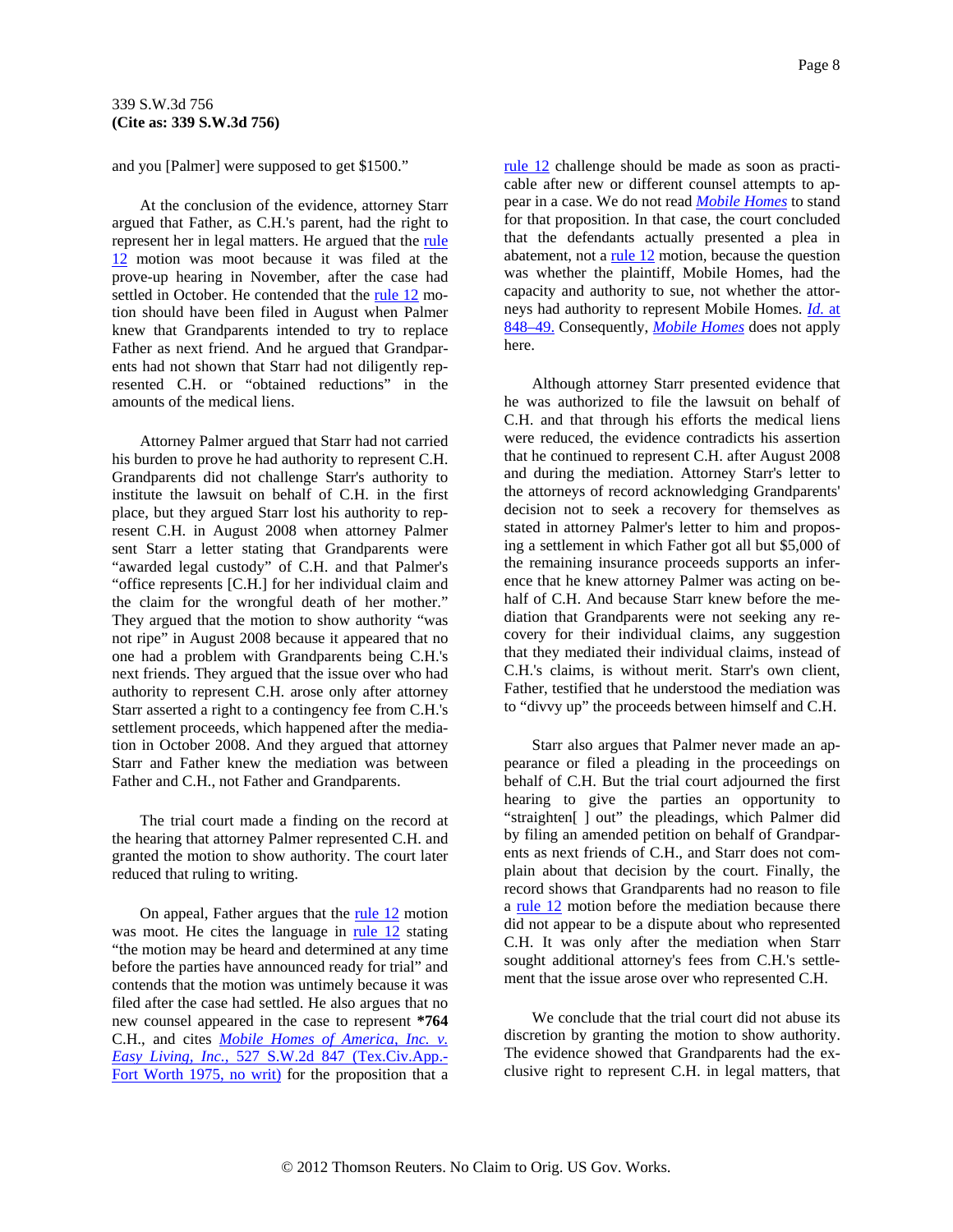<span id="page-8-0"></span>they hired attorney Palmer to represent C.H. in the proceedings, and that Palmer in fact represented C.H. at the mediation.

Additionally, Father has not argued how the judgment would change with regard to him and cannot show he was harmed by the trial court's ruling. The mediated settlement agreement awarded him \$9,500; the final judgment awarded him \$9,500. Consequently, he has not shown harm. *See* TEX.R.APP. P. 44.1 ("No judgment may be reversed on appeal on the ground that the trial court made an error of law unless the court of appeals concludes that the error complained of (1) probably caused the rendition of an improper judgment; or (2) probably prevented the appellant from properly presenting the case to the court of appeals.").

We resolve issue two against appellant.

[\[8\]](#page-2-0) In his first issue, Father contends that the trial court rewrote the settlement agreement in the final judgment and, as a result, the final judgment is not enforceable because it is not in strict compliance with the agreement. Father argues that the trial court "unilaterally disregarded the Mediated Settlement Agreement" and "added addition[al] terms and 'reallocated **\*765** the monies' " to attorney Palmer by awarding \$1,500 to him in the final judgment. We disagree.

[\[9\]\[10\]](#page-2-0) We review a trial court's judgment on a mediated settlement agreement for an abuse of discretion. *See [In re C.H., Jr.,](http://www.westlaw.com/Find/Default.wl?rs=dfa1.0&vr=2.0&DB=4644&FindType=Y&ReferencePositionType=S&SerialNum=2020085500&ReferencePosition=804)* [298 S.W.3d 800, 804](http://www.westlaw.com/Find/Default.wl?rs=dfa1.0&vr=2.0&DB=4644&FindType=Y&ReferencePositionType=S&SerialNum=2020085500&ReferencePosition=804)  [\(Tex.App.-Dallas 2009, no pet.\)](http://www.westlaw.com/Find/Default.wl?rs=dfa1.0&vr=2.0&DB=4644&FindType=Y&ReferencePositionType=S&SerialNum=2020085500&ReferencePosition=804). A final judgment rendered pursuant to a mediated settlement agreement must be in strict or literal compliance with that agreement. *[Vickrey v. Am. Youth Camps, Inc.,](http://www.westlaw.com/Find/Default.wl?rs=dfa1.0&vr=2.0&DB=713&FindType=Y&ReferencePositionType=S&SerialNum=1976116712&ReferencePosition=292)* [532](http://www.westlaw.com/Find/Default.wl?rs=dfa1.0&vr=2.0&DB=713&FindType=Y&ReferencePositionType=S&SerialNum=1976116712&ReferencePosition=292)  [S.W.2d 292, 292 \(Tex.1976\).](http://www.westlaw.com/Find/Default.wl?rs=dfa1.0&vr=2.0&DB=713&FindType=Y&ReferencePositionType=S&SerialNum=1976116712&ReferencePosition=292) However, a judgment will not be reversed unless it "add[s] terms, significantly alter[s] the original terms, or undermine[s] the intent of the parties." *[Beyers v. Roberts,](http://www.westlaw.com/Find/Default.wl?rs=dfa1.0&vr=2.0&DB=4644&FindType=Y&ReferencePositionType=S&SerialNum=2009050009&ReferencePosition=362)* [199 S.W.3d](http://www.westlaw.com/Find/Default.wl?rs=dfa1.0&vr=2.0&DB=4644&FindType=Y&ReferencePositionType=S&SerialNum=2009050009&ReferencePosition=362)  [354, 362 \(Tex.App.-Houston \[1st Dist.\] 2006, pet.](http://www.westlaw.com/Find/Default.wl?rs=dfa1.0&vr=2.0&DB=4644&FindType=Y&ReferencePositionType=S&SerialNum=2009050009&ReferencePosition=362)  [denied\).](http://www.westlaw.com/Find/Default.wl?rs=dfa1.0&vr=2.0&DB=4644&FindType=Y&ReferencePositionType=S&SerialNum=2009050009&ReferencePosition=362)

The settlement agreement in this case distributed all of the \$50,000 available insurance proceeds to Father, C.H., and to pay medical expenses without regard to the amount of the parties' attorney's fees. It awarded Father \$9,500 and C.H. \$28,515.87. The final judgment awarded these same amounts respectively to Father and C.H., but C.H.'s recovery was reduced by \$1,500 for fees to attorney Palmer. In other words, the only difference between the amounts awarded to C.H. in the settlement agreement and in the final judgment is her attorney's fees in the amount of \$1,500.

The record shows that attorney Palmer sought only \$1,500 as his attorney's fees for representing C.H., and Father testified that he knew his attorney's fees, which were governed by a contingency fee contract with Starr, would come out of his \$9,500 recovery. The trial court simply did the math in the final judgment and reflected C.H.'s recovery after subtracting her attorney's fees. The final judgment awarded C.H. \$27,015.87 and distributed it pursuant to a structured payout over several years beginning January 2021, when C.H. will be 18 or 19 years old. $\frac{FN5}{FN5}$  $\frac{FN5}{FN5}$  $\frac{FN5}{FN5}$ The record shows that this distribution of the proceeds, including Palmer's fees, was approved by the guardian ad litem and Grandparents. We see no meaningful distinction between the award to C.H. in the settlement agreement and the award to her in the final judgment.

> [FN5.](#page-8-0) The record reflects that the annuity was structured to provide college funds for C.H.

Father argues that the mediated settlement agreement shows it was signed by attorney Starr on behalf of Father individually "and as Next Friend of [C.H.], a Minor" and, as a result, improperly allocated fees to Palmer. This is not true. The settlement agreement was signed by "[R.H.]", "Plaintiff"; "Kent Starr, Attorney for Plaintiff(s)"; "Scott Palmer, Attorney for Smith and Pannebaker"; "Dennis Conder, Attorney for Defendant"; and "Richard Arnold, Ad Litem." The agreement was not signed by anyone "as Next Friend of [C.H.], a Minor." Father's argument to the contrary misrepresents the record.

We conclude that the final judgment is in strict compliance with the mediated settlement agreement. *See [Vickrey,](http://www.westlaw.com/Find/Default.wl?rs=dfa1.0&vr=2.0&DB=713&FindType=Y&ReferencePositionType=S&SerialNum=1976116712&ReferencePosition=292)* [532 S.W.2d at 292.](http://www.westlaw.com/Find/Default.wl?rs=dfa1.0&vr=2.0&DB=713&FindType=Y&ReferencePositionType=S&SerialNum=1976116712&ReferencePosition=292) The separate provision in the judgment awarding attorney's fees from C.H.'s total recovery does not significantly alter the terms of the settlement agreement and does not undermine the intent of the parties. *See [id.](http://www.westlaw.com/Find/Default.wl?rs=dfa1.0&vr=2.0&FindType=Y&SerialNum=1976116712)*

Additionally, Father has not argued he was